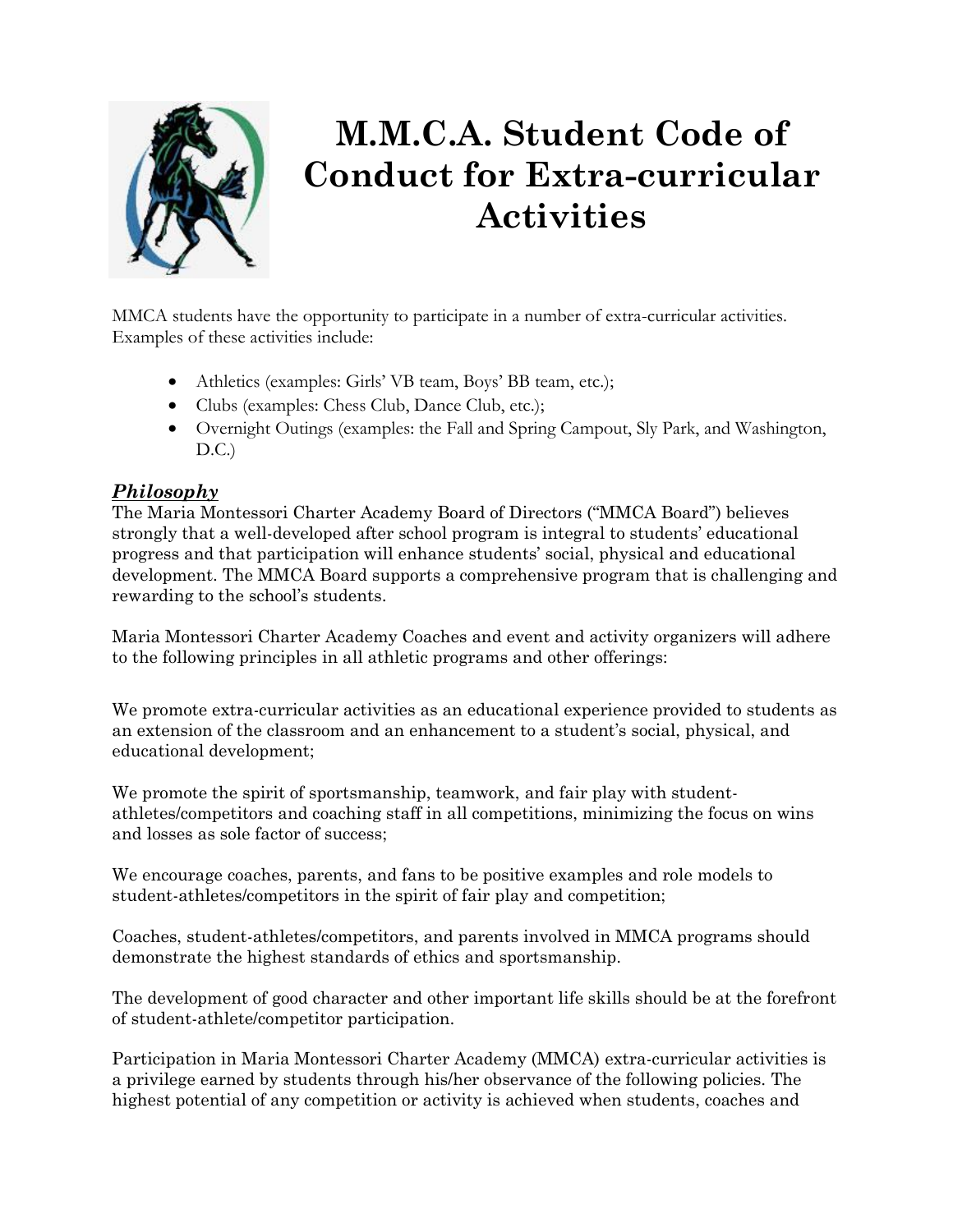parents are committed to achievement with honor, respect, responsibility, fairness, caring, and good sportsmanship.

#### **Expectations of Attitude**

Students in extra-curricular activities are expected to be respectful of themselves and of others.

They shall be punctual, honest, communicative, be able to work as part of a team and conduct themselves in a way that brings honor to their school.

Participants shall follow all school rules and all rules related to their activity.

Students who do not demonstrate these behavioral expectations may be removed from the E-C activity.

## **Sportsmanship**

Student athletes/competitors are expected to be a model of good sportsmanship at all times.

#### **Controlled Substances**

Use of drugs and alcohol is prohibited for all students at MMCA. Any participant caught testing positive for or under the influence of a controlled substance at any time will be dismissed from the activity and may be expelled from the school.

## *Academic Eligibility for Extra-curricular Activities:*

Academics are the primary focus of MMCA. Special attention will be paid to the grades of all the students in our e-c activities. Frequent checks on grades will be made by the Principal. Students are strongly encouraged to utilize their "free time" (e.g. "off" period(s), weekends) wisely. Specifically, players are strongly encouraged to complete their schoolwork ahead of schedule. Students are required to have the equivalent of a 2.0 GPA to be eligible to participate.

## *Tryouts and Evaluation Procedures for E-C Activities with a limited capacity:*

For some of our E-C activities, particularly sports teams, try-outs may be necessary. While the tryout process is a relatively subjective process, it is important that all students are aware of the general criteria that will be used by coaches / club coordinators / staff in assessing students for E-C activity participation. The following examples are compiled in no particular order, but demonstrate elements of particular note:

- Talent
- Capacity for filling a needed team/club role
- Potential for development
- Attitude
- Support of class/teammates
- Eagerness to learn
- Dedication to individual and team/group improvement
- Commitment to academics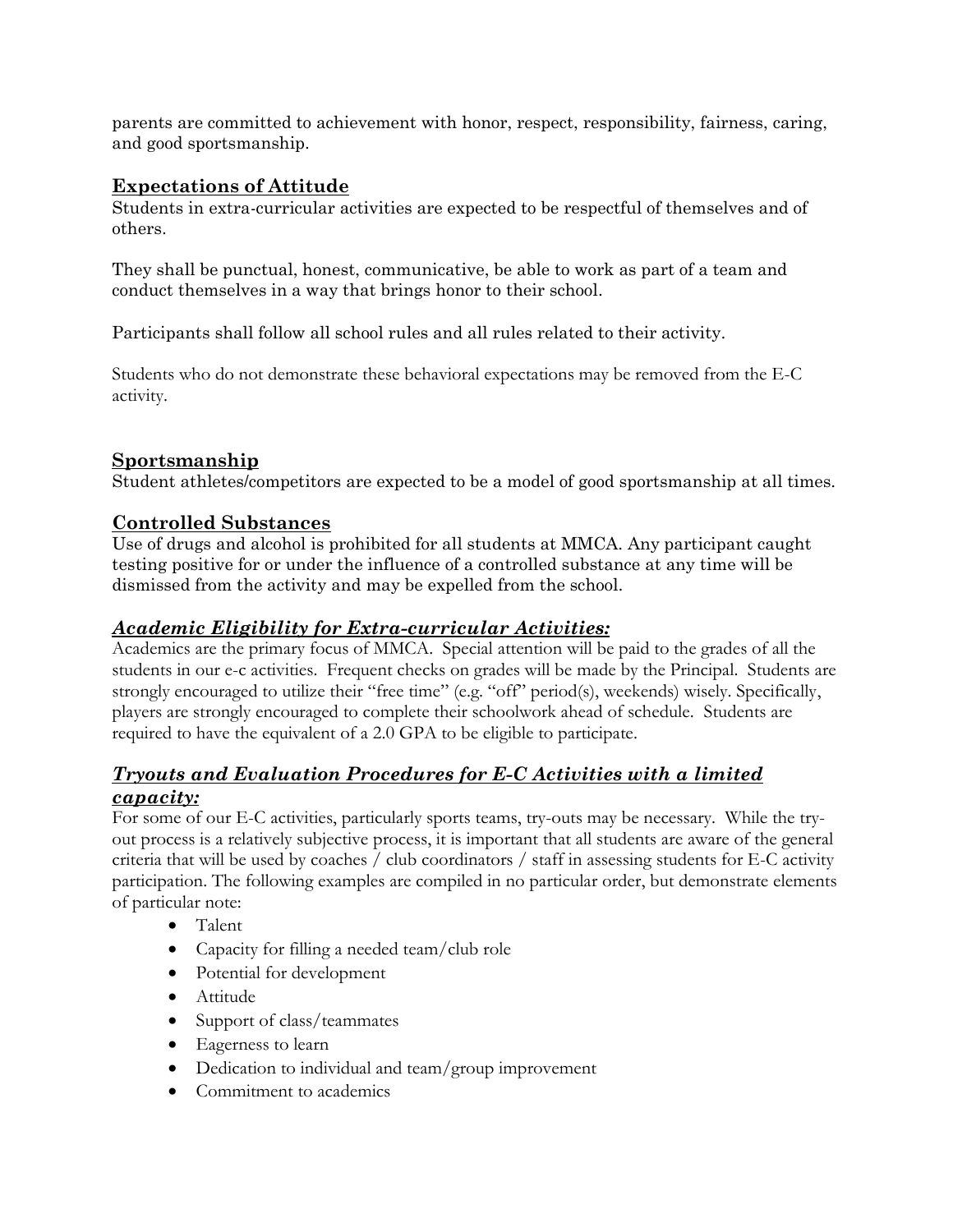## *Nutrition for students participating in E-C Activities:*

Parents are strongly encouraged whenever possible to provide your child (ren) with daily lunches and snacks prepared from home. Proper nutrition every two hours like fruits, vegetables, breads, meats, cheeses, hardboiled eggs, granola bars, and plenty of water will enhance your child's academic and extra-curricular performance. In addition, this includes a snack to be eaten within 15 minutes after the conclusion of any daily workouts. This will aid in your child's muscular and skeletal recovery process.

## *After School Extra-curricular Activity Leader Policy (this policy covers Teachers, Coaches, Club Coordinators and Instructors of our various E-C programs)*

MMCA is built on the concept of COMMUNITY. A community shares common values. Its members seek to give as much as they are able for the good of the whole. At MMCA, the Leaders of our After School Extra-curricular Activities will exemplify the same values we are teaching our students. These values are listed in our Student Discipline Policy and include:

- 1. Respect for ourselves, others and the environment;
- 2. Honesty;
- 3. Courtesy and exceptional manners;
- 4. Empathy for others and respect for differences among people and cultures;
- 5. Accepting responsibility for personal decisions and actions;
- 6. Working cooperatively with others, which includes listening, sharing opinions, negotiating, compromising, helping the group reach consensus, and taking a stand;
- 7. Seeking one's share of the work load;
- 8. Creating a balance between the needs of individual students and families and the needs of the school population as a whole; and
- 9. Pride in our school

In addition, all Leaders of our after school extra-curricular activities will

- Go through a background check if they will be working with our students unsupervised;
- $\bullet$  Be trained in 1<sup>st</sup> Aid / CPR if they are taking their activity off-campus; and
- Advise the Principal if they suspect any student in their activity has been subjected to child abuse or is involved in the use of a controlled substance.

## *Parents as "spectators" at School-related events Policy*

Parents play a vital role in the success of our program. We encourage positive support of our program in the community as well as within your homes.

- With athletic teams in particular, as well as in other competitive events, there can be some highly stressful situations in our league: intense competition, hostile crowds, and local publicity.
	- i. Knowing this, as coaches we try to remain positive in discussing team issues with your children.
	- ii. We want you to encourage your child, cheer for them, and try to keep things positive.
- Appropriate Behavior
	- i. As parents, you are very closely connected to our school. Because of this it is imperative that you behave in an appropriate manner when you're a spectator. We ask that you: